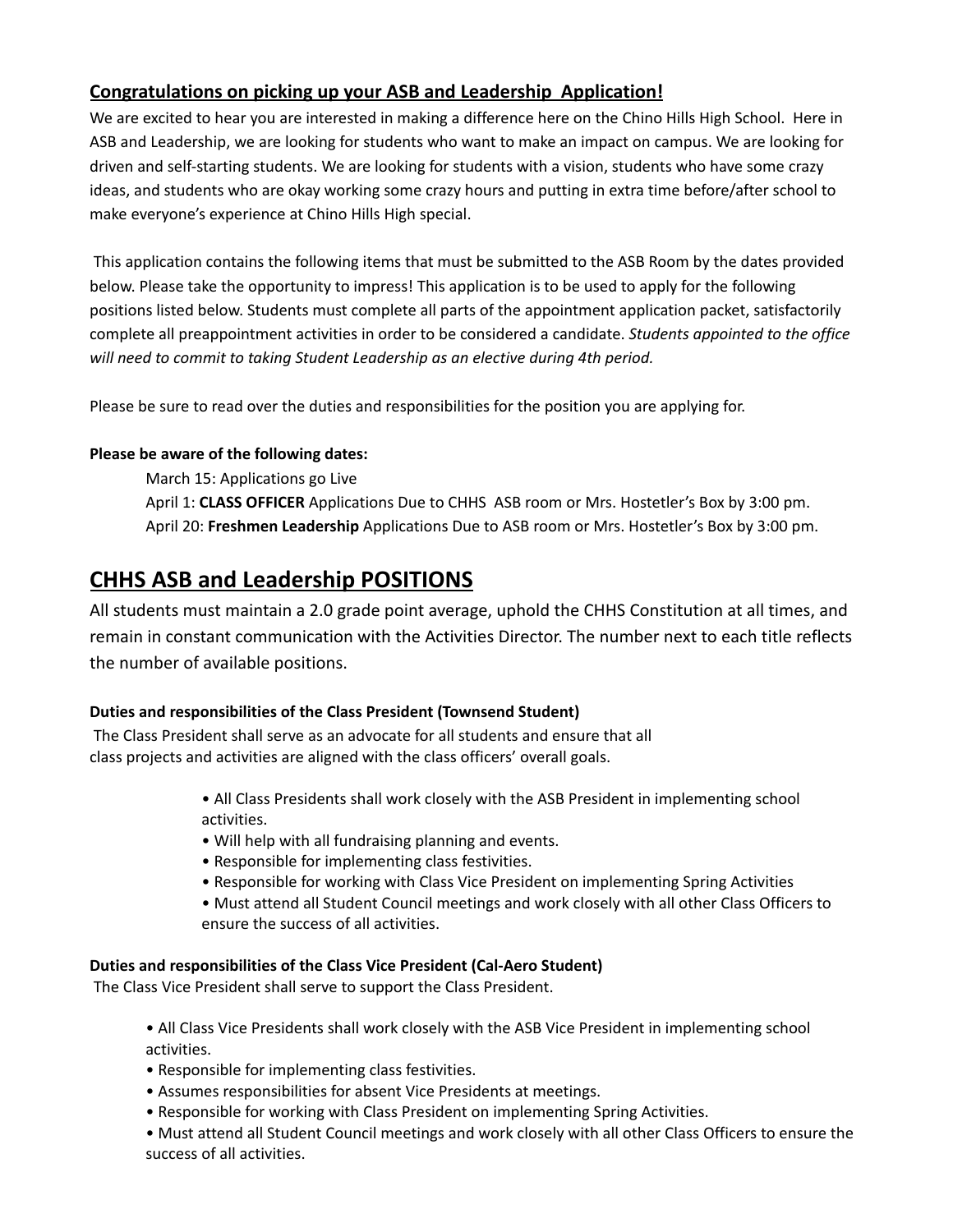#### **Duties and responsibilities of the Class Secretary (Townsend Student)**

It shall be the duty of the Class Secretary to:

- Reports directly to ASB Secretary.
- All Class Secretaries shall work together to keep all marquees current.
- Class Secretaries to work on advertising fundraisers through FOCUS, announcements, flyers, …
- Organizes and schedule poster-making
- Must attend all Student Council meetings and works closely with all other Class Officers to ensure the success of all activities.

#### **Duties and responsibilities of the Freshmen Leadership Class**

- Freshman build valuable, foundational leadership & communication skills, and discover strengths & passion
- Work with mentors in building existing leadership skills by guiding & developing incoming leaders
- Freshmen work together to positively shape school culture, build school spirit, RISE UP
- Freshmen serve our campus and community and shine the light on other Freshmen stories

### In order to be part of a member of the Chino Hills ASB Member, a student must meet the following **guidelines:**

- Student must maintain a 2.0 GPA and turn in a progress report every two weeks. (If a student falls beneath a 2.0, they will be put on academic probation for one quarter and if they do not improve they will be dropped from the class.)
- Student must be academically eligible. (No Ds, Fs, or NC)
- Student will be enrolled, on time, and attend CHHS ASB Class for the entire school year.
- Student has read the Student Contract and is aware of responsibilities inside and outside of the leadership class.

Teacher Recommendation (Included): Every applicant for ASB and Leadership must obtain **two faculty recommendations** using the attached Teacher Recommendation Worksheet. Applicants must take the recommendation form to two teachers and provide those teachers with envelopes. The teachers should complete the recommendations and then seal them in the given envelopes before returning them to the ASB Room or Mrs. Hostetler's box in the staff lounge.

#### **ApplicationChecklist**

П

П

| Application                | 2x Teacher Recommendation      |
|----------------------------|--------------------------------|
| Responses                  | $\Box$ Grade Verification Form |
| <b>ASB Code of Conduct</b> | $\Box$ Photo                   |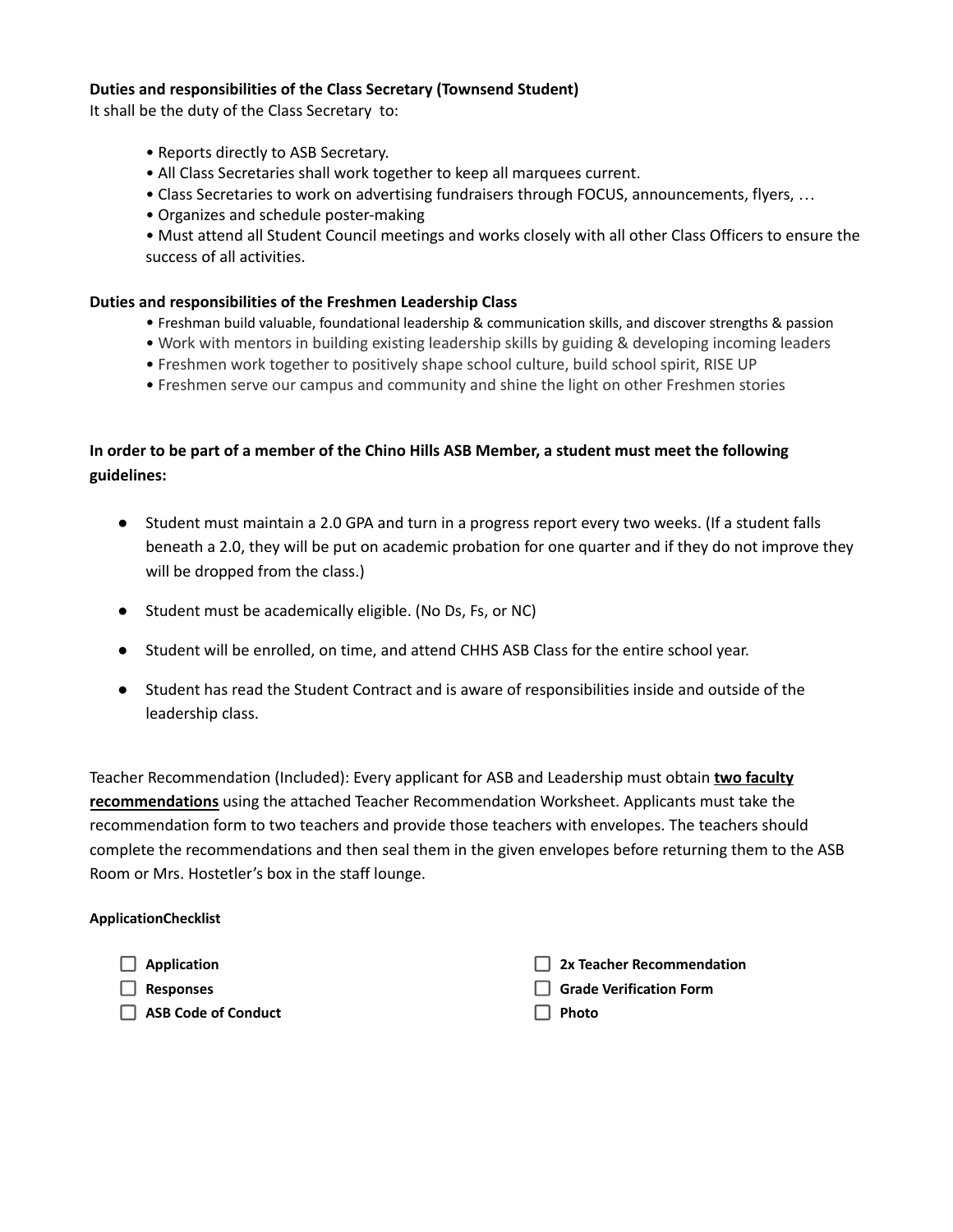#### **ASB Member Application**

| Grade: _________________                        |                        |                            |  |  |
|-------------------------------------------------|------------------------|----------------------------|--|--|
|                                                 |                        |                            |  |  |
| Please make sure to check your email regularly. |                        |                            |  |  |
| What Position are you applying for:             |                        |                            |  |  |
| <b>Class President</b>                          | <b>Class Secretary</b> | <b>Freshmen Leadership</b> |  |  |
| <b>Class Vice President</b>                     |                        | <b>Class</b>               |  |  |

#### **Please read the questions below and type your responses on a separate sheet of paper.**

- 1. ASB/SCHOOL RELATED: Why do you want to be in ASB/Leadership? What experiences do you have that would help you to serve in this position?
- 2. ASB/SCHOOL RELATED: What is a new activity that you would like to organize at CHHS that relates to the position(s) you're applying for?
- 3. ASB/SCHOOL RELATED: What unique qualities can you offer ASB and Leadership? What sets you apart from the others who are applying?
- 4. COMMITMENT AND SERVICE: There are times in ASB and Leadership when it's very busy, and times when it's slow. What kinds of things would you do when there's "nothing" to do?
- 5. SELF-AWARENESS/PERSONAL: In serving as an active member of the Chino Hills Leadership, what do you believe are great qualities a leader must have? How will you motivate your team to work together?
- 6. SELF-AWARENESS/PERSONAL: If you were guaranteed honest responses to three questions, whom would you question, and what would you ask?
- 7. VISION: Our goal in ASB is 100% student involvement. This means that every student on our campus is involved in something, whether it's ASB, band, drama, athletics, clubs, or something else beyond going to six classes. How would you encourage other freshmen to get involved?
- 8. What TWO teachers will be submitting a recommendation on your behalf.

Please include a photo of yourself to include with your application. We will use this photo when reviewing responses to **interview questions.**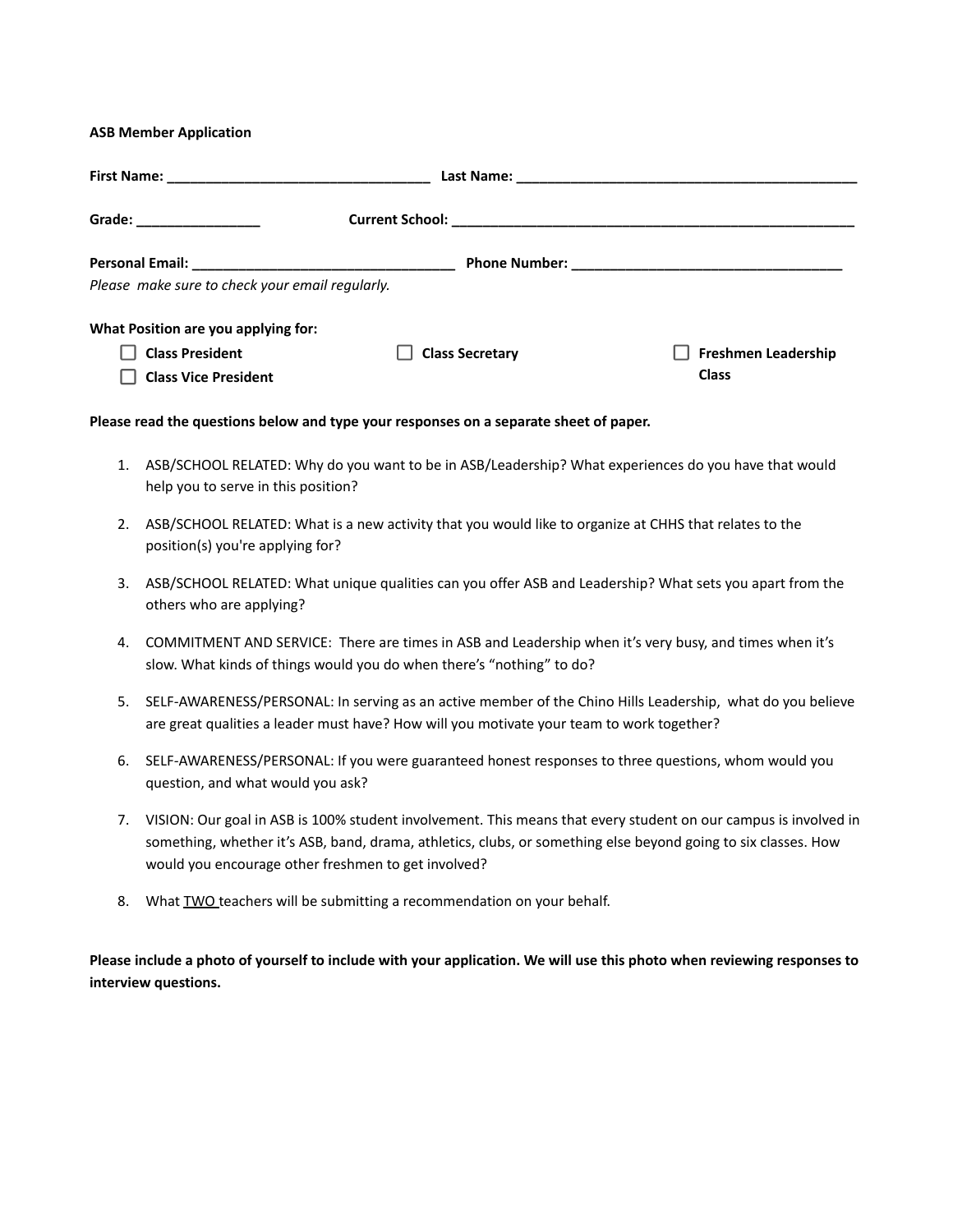#### **ASB & Leadership Code of Conduct**

I, the conduct set of the solemnly swear that I will abide by the following Code of Conduct set forth by the Chino Hills High School ASB and Constitution. The following standards of eligibility, conduct, and responsibilities shall apply to all members during their term of office.

- I. Academic Achievement
	- A. I will maintain an unweighted academic 2.0 grade point average computed on a 4.0 scale with no deficient or failing grades (no Ds or Fs).
	- B. If I receive less than a 2.0 GPA or receive a failing or deficient grade, I understand that I will be dismissed from office by the administration of Chino Hills High School.
	- C. I understand I may be asked to submit a record of my scholastic achievements to the activities director every two weeks.
- II. Behavioral Standards
	- A. As a member of ASB, I realize that my conduct must be beyond reproach at all times, on and off-campus.
	- B. I will uphold the constitution and my oath of office.
	- C. I will cooperate with and support the ASB president and activities director.
	- D. I will abide by school dress regulations at all times. I will never violate the dress code.
	- E. I will not carry nor use illegal chemical substances or stimulants, drugs, alcohol, etc… at any time, on and off-campus.
	- F. I will display good sportsmanship at all times and serve as an ambassador for Chino Hills High School at other schools.
	- G. I will maintain a satisfactory citizenship record and will not be beyond step two factor of a behavior contract with my assistant principal.
	- H. I understand if I am suspended from Chino Hills High School, I will be removed from ASB permanently, as determined by the Chino Hills High School administrative team.
	- I. Failure to comply with any of these rules may result in immediate removal from office as determined by the Chino Hills High School administrative team.
- III. Responsibility of Office
	- A. I understand that attendance to class is mandatory.
	- B. I understand that it is my responsibility to work on projects assigned to me during class periods, as well as outside of class.
	- C. I understand that I will be assigned work tasks at all ASB functions and that is my responsibility to work at ASB events.
	- D. I understand that if I am elected an ASB position, I must be enrolled in Student Leadership Class as one of my classes.
	- E. I understand that I will be assigned, and expected to execute, tasks by the activities director and/ or the ASB president.

Violation of any of the stated rules is cause for removal from office. Removal from office is determined by the Chino Hills High School administrative team, pursuant to the regulations set forth by the school constitution.

\_\_\_\_\_\_\_\_\_\_\_\_\_\_\_\_\_\_\_\_\_\_\_\_\_\_\_\_\_\_\_\_\_\_\_\_\_ \_\_\_\_\_\_\_\_\_\_\_\_\_\_\_\_\_\_\_\_\_\_\_\_\_\_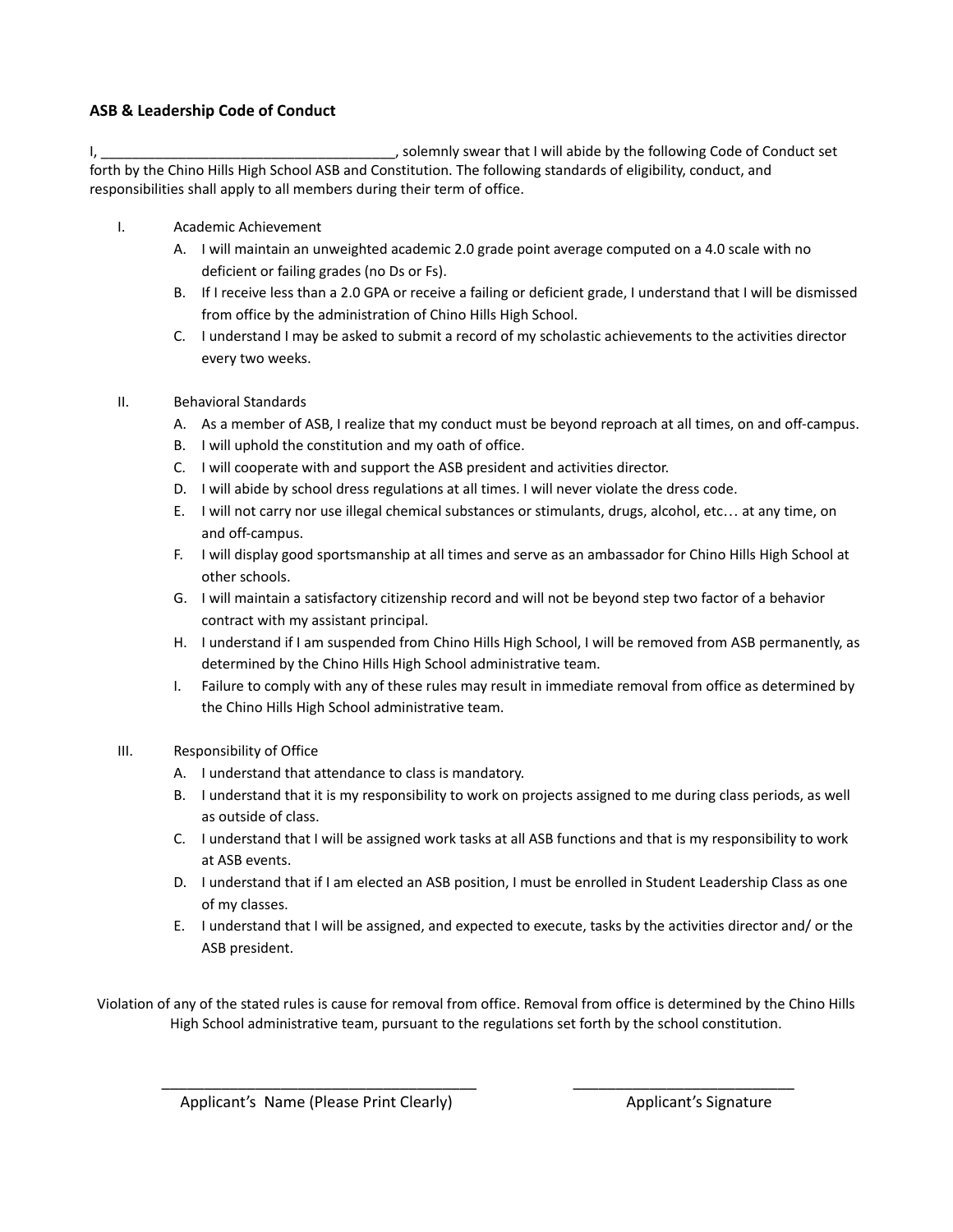**ASB & Leadership Grade Check Sheet**

**Student : \_\_\_\_\_\_\_\_\_\_\_\_\_\_\_\_\_\_\_\_\_\_\_\_\_\_\_\_\_\_\_\_\_\_\_\_\_\_\_\_\_ Class of: 202 .**

**Thank you for your time.**

**Activities Director Contact Information: Kimberly Hostetler, Kimberly\_Hostetler@chino.k12.ca.us**

| <b>Period</b>           | <b>Class</b> | <b>Current</b><br>Grade | Conduct<br>Circle one | <b>Teacher Name</b> | <b>Teacher Signature</b> |
|-------------------------|--------------|-------------------------|-----------------------|---------------------|--------------------------|
| $\mathbf{1}$            |              |                         | Outstanding           |                     |                          |
|                         |              |                         | Satisfactory          |                     |                          |
|                         |              |                         | Needs<br>Improvement  |                     |                          |
| $\mathbf{2}$            |              |                         | Outstanding           |                     |                          |
|                         |              |                         | Satisfactory          |                     |                          |
|                         |              |                         | Needs<br>Improvement  |                     |                          |
| $\overline{\mathbf{3}}$ |              |                         | Outstanding           |                     |                          |
|                         |              |                         | Satisfactory          |                     |                          |
|                         |              |                         | Needs<br>Improvement  |                     |                          |
| $\overline{\mathbf{4}}$ |              |                         | Outstanding           |                     |                          |
|                         |              |                         | Satisfactory          |                     |                          |
|                         |              |                         | Needs<br>Improvement  |                     |                          |
| 5                       |              |                         | Outstanding           |                     |                          |
|                         |              |                         | Satisfactory          |                     |                          |
|                         |              |                         | Needs<br>Improvement  |                     |                          |
| $\bf 6$                 |              |                         | Outstanding           |                     |                          |
|                         |              |                         | Satisfactory          |                     |                          |
|                         |              |                         | Needs<br>Improvement  |                     |                          |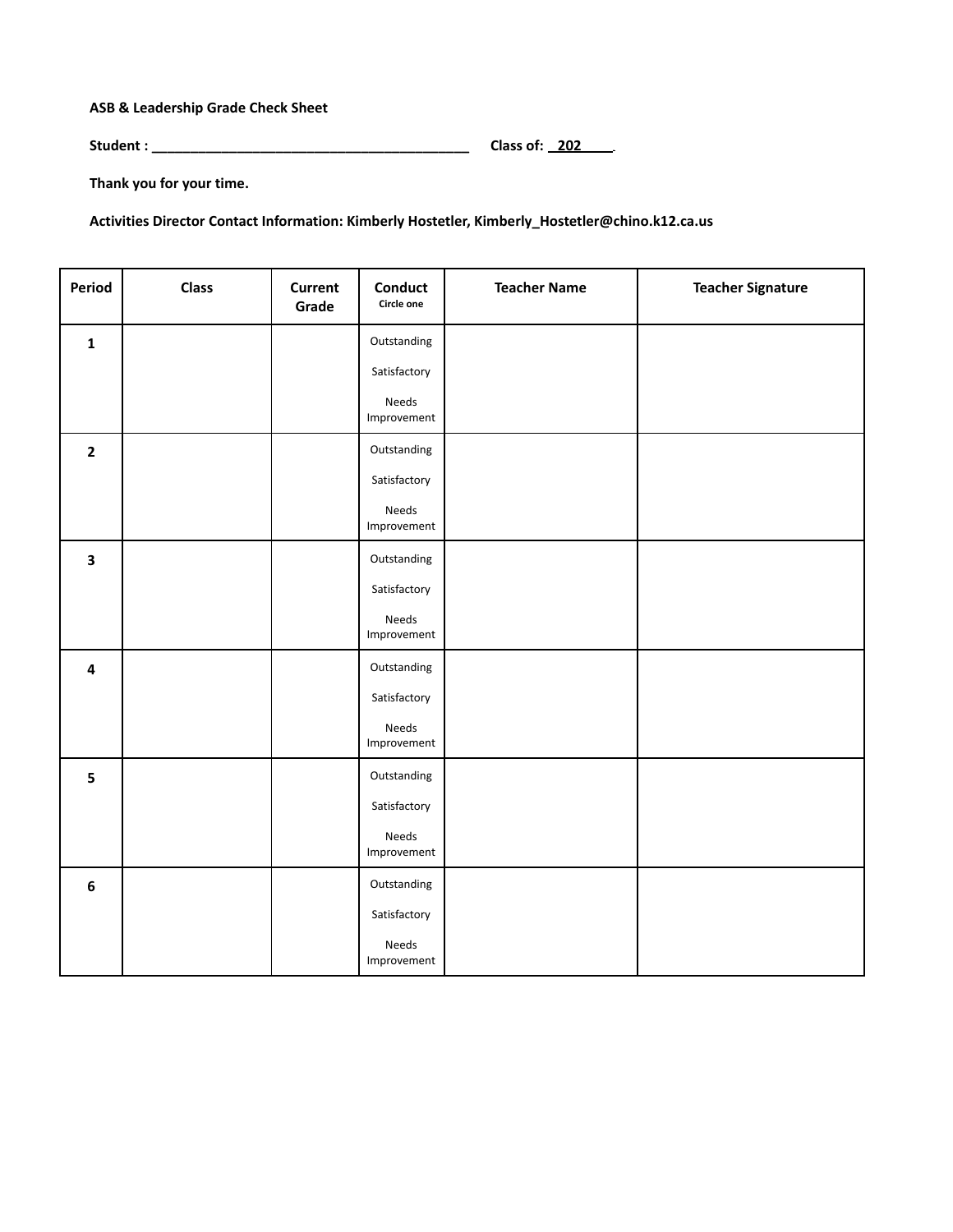### **ASB & Leadership Application Teacher Recommendation Form**

Student: The Contract of the Sought: All and Sought: All and Sought:  $\sim$  Position Sought:

Dear Teachers,

We would like your input about the above student applying to be an ASB/Class officer and/or Leadership student for the 2022-2021 school year at **Chino Hills High School**. We are looking for students who are dependable, responsible, punctual, and creative, who have a minimum GPA of a 2.0 for leadership students and 2.0 for ASB/class office, students who are hard-working, determined, and have the potential to be a positive role models on campus.

### **Please complete the table below by marking an X in each row that best represents the student.**

| This Student                         | Strongly<br>Agree | Agree | <b>Disagree</b> | Strongly<br><b>Disagree</b> |
|--------------------------------------|-------------------|-------|-----------------|-----------------------------|
| Works well with others               |                   |       |                 |                             |
| Has a positive attitude              |                   |       |                 |                             |
| Has good study habits                |                   |       |                 |                             |
| Has good organizational skills       |                   |       |                 |                             |
| Is prepared and ready to learn daily |                   |       |                 |                             |
| Is motivated to succeed              |                   |       |                 |                             |

Has this student had any Behavior/Discipline issues? If so, please explain.

Has this student had any Attendance issues? If so, please explain.

If you have any additional information/comments that may help us in determining if this student would be an asset to and benefit from the Leadership program at Chino Hills High School please email Kimberly Hostetler.

I *strongly recommend recommend do not recommend* this student for the ASB program at Chino Hills High School.

**Teacher Signature**: \_\_\_\_\_\_\_\_\_\_\_\_\_\_\_\_\_\_\_\_\_\_\_\_\_\_\_\_\_\_\_ Date: \_\_\_\_\_\_\_\_\_\_

Print Name

May we contact you if we need more information about this student? YES NO

**\*\* Pleasure place in Mrs. Hostetler's BOX in the staff lound or bring to the ASB Room\*\*** Your comments and recommendation will be kept CONFIDENTIAL\*\*

> Thank you, Kimberly Hostetler